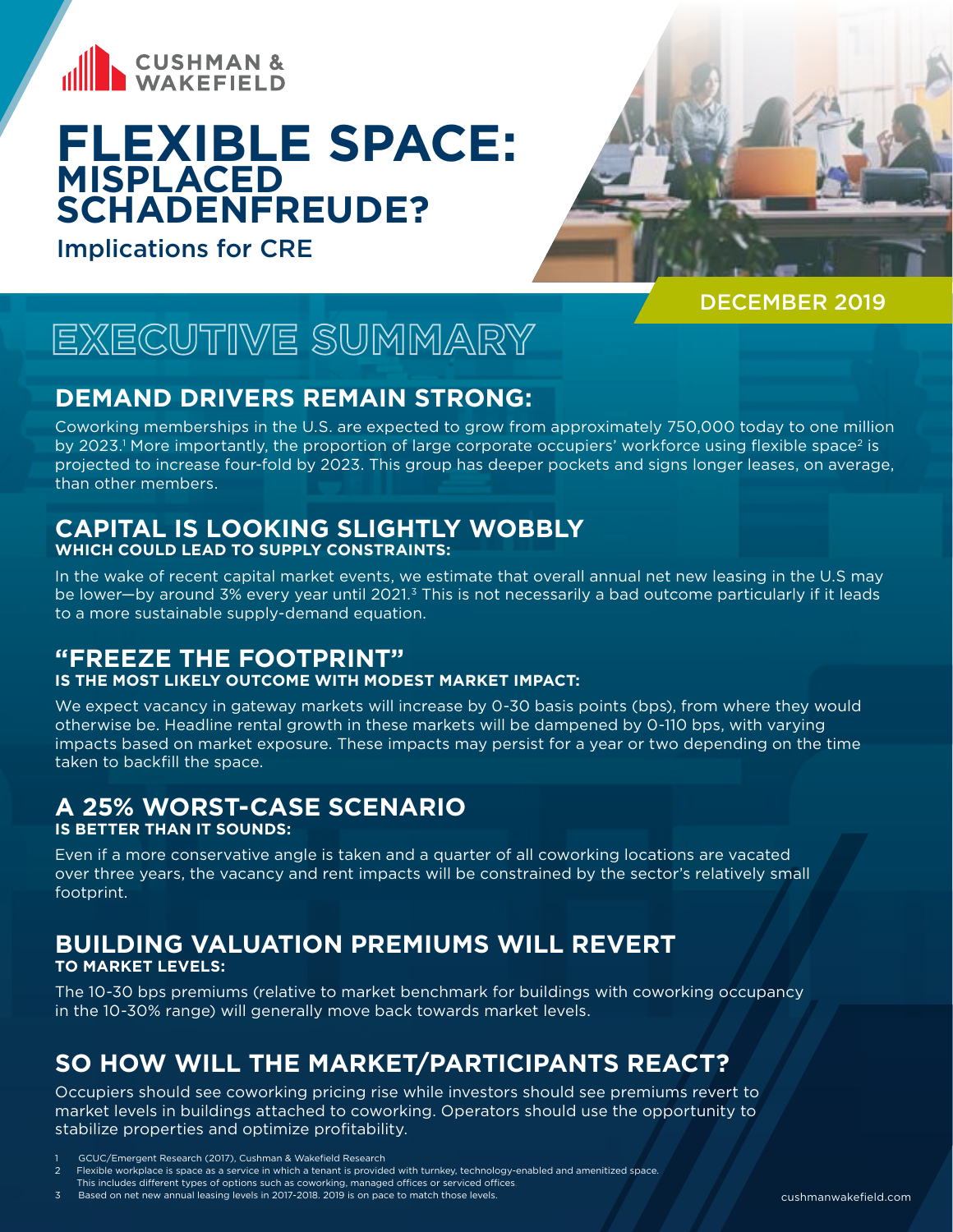# **FLEXIBLE SPACE: MISPLACED SCHADENFREUDE?** Implications for CRE

DECEMBER 2019

**UNIVERSITY** CUSHMAN &

The flexible office sector—and coworking, in particular—has been the darling of the office market since the last recession. Its meteoric 45% compound annual growth rate in U.S. gateway markets from 2010-2018 has increasingly driven new leasing activity. In 2010, coworking leasing represented just 0.5% of all net new leasing in U.S. gateway cities; by 2018, the share was 9.5%. It is tricky, however, to reconcile these statistics with recent media coverage on the sector; unsurprisingly, gloomy predictions have been on the rise. It is, therefore, worthwhile to reexamine some fundamental assumptions regarding the flexible space office sector.

**Demand drivers remain strong.** Coworking has redefined the relationship between landlord and tenant, and the concept of flexible space as a service is here to stay. Coworking memberships in the U.S. are expected to increase from approximately 750,000 today to one million by 2023.4 More importantly, large corporate occupiers anticipate that about one quarter of their workforce will use coworking or flexible space in some capacity by 2023–up from just 5% in 2018. This matters since corporate occupiers or enterprise-level users are the investment-grade portion of a coworking operator's sublease cashflow. For some of the larger operators, enterprise revenue accounts for approximately 40% of sublease income. In addition, they typically sign longer term leases (18 months compared to 10 months for non-enterprise users) and are more likely to withstand an economic downturn.

**Capital is looking slightly wobbly.** There is, however, no denying that the ripple effects—particularly on fundraising and due diligence—will have an impact. Coworking startups may find it harder to raise both debt and equity, and existing operators may even struggle to fund expansion.

#### **Less available capital could lead to supply**

**constraints.** The tightening funding environment is likely to dampen the sector's growth. We currently estimate that a pullback in coworking leasing will reduce overall new leasing in the U.S. by 8-10 million square feet (sf) or approximately 3% of net new leasing. This is likely to persist until 2021. In our view, this is not necessarily an undesirable outcome, particularly if it leads to a more sustainable supply-demand equation. It would give both landlords and operators the opportunity to focus on the important questions. Such as, what are the sustainable cashflows from a coworking location? What is the breakeven occupancy level? There is also likely to be greater focus on the credit strength of a coworking operator, lease guarantees and a shift towards management contracts.

**"Freeze the footprint" is the most likely short term outcome.** While some flexible space operators will continue to grow, others will likely refocus from expansion mode to stabilizing existing properties and possibly even close unviable locations. On an overall basis, however, we expect the coworking market footprint to remain fairly constant, especially in the shortterm. The direct market impact, relative to a scenario of continued coworking expansion at recent growth rates, is likely to be very modest.

### **This impact is not likely to persist beyond**

**2021.** The median lease size of major coworking operators in U.S. gateway CBDs is 15,000-25,000 sf. Over the last two years, blocks of similar sized space have typically taken 22-26 months to be backfilled, with sublease blocks typically being backfilled approximately twice as fast as direct space.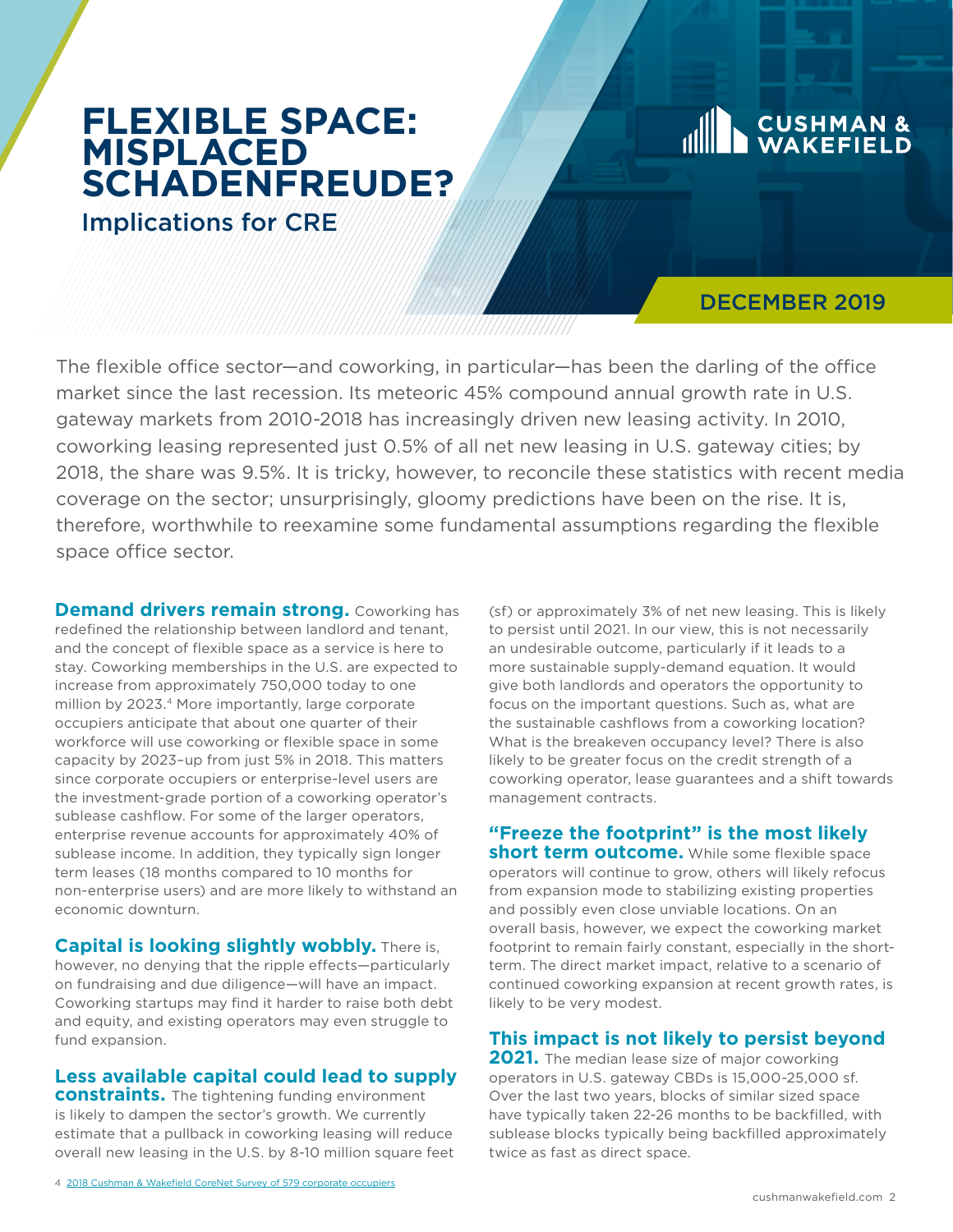# **FLEXIBLE SPACE: MISPLACED SCHADENFREUDE?**

Implications for CRE



### DECEMBER 2019

### **In the event of a slowdown, past performance may provide a guide for**

**future results.** It is easy to envision scenarios of large swathes of vacancies in coworking locations, but the most likely outcome is rarely as good or bad as one imagines. The experience of IWG (formerly Regus)—the only coworking operator to go through and withstand successive recessions (albeit with a bankruptcy restructuring)—is instructive. During the 2001 recession, Regus, which had embarked on an aggressive expansion program, saw its global occupancy decline from 75%- 59% and then take three years to recover.<sup>5</sup> During the Great Recession, which impacted the CRE sector far more negatively, Regus was better prepared due to its more measured expansion strategy. As a result, Regus's memberships in the U.S. declined by 5.5% and recovered in a year. In 2009, Regus also claimed that one-fifth of its UK locations were unviable and successfully asked landlords to re-gear leases.<sup>6</sup>

**The 25% downturn scenario.** We assume that during a downturn, the coworking sector's footprint shrinks by 25%, although the range is anywhere between 20% (for IWG this was a proportion of its properties that required renegotiation) and 33%.7 It is likely that the space would be given back to the market over three years, which is consistent with IWG's experience.

**This is better than it sounds:** Coworking's footprint accounts for less than 1.5% of total U.S. office inventory. Even in the most concentrated markets such as Manhattan, it only accounts for 4% of office inventory. In addition, coworking has, no doubt, allowed individuals and small businesses access to traditional office markets, i.e., 30-40% of demand for flexible office space is accretive. There is some evidence that coworking has also siphoned demand from the traditional office market by reducing leasing activity for 1,000-5,000-sf spaces. In Manhattan, the number of sub-5000-sf deals decreased by 27% from

5 IWG Annual Reports. Note: occupancy refers to the utilization rate of workstations.

6 <https://www.theguardian.com/business/2010/mar/11/regus-administration-row-landlords>

A 2019 Deskmag survey suggests that nearly a third of existing coworking locations are loss-making. This is largely attributable to the rapid expansion of the sector that has resulted in a many immature locations.

13.2% 13.3% 13.6% 10.5%10.8% 11.1% 14.3% 14.5% 14.8% 2% 4% 6% 8% 10% 12% 14% 16% 18% 20% 22% 2000  $200$ 2002 2003 2004 2005 2006 2007 2008 2009  $\overline{20}$ 2011  $\overline{Q}$ 2013 2014 2015 2016  $\overline{20}$ 2018  $\overline{0}$ 2020  $20<sup>2</sup>$ 2022 Aggregated U.S. Gateway - Vacancy **Aggregated U.S. Gateway - "Freeze Footprint" Aggregated U.S. Gateway - 25% scenario** Manhattan - Vacancy Manhattan - "Freeze Footprint" Manhattan - 25% Scenario Los Angeles - Vacancy Los Angeles - "Los Angeles - "Freeze Footprint" Los Angeles - 25% Scenario Figure 1: Aggregated U.S. Gateway Vacancy Impact

cushmanwakefield.com 3 Source: Cushman & Wakefield Research, Nov 2019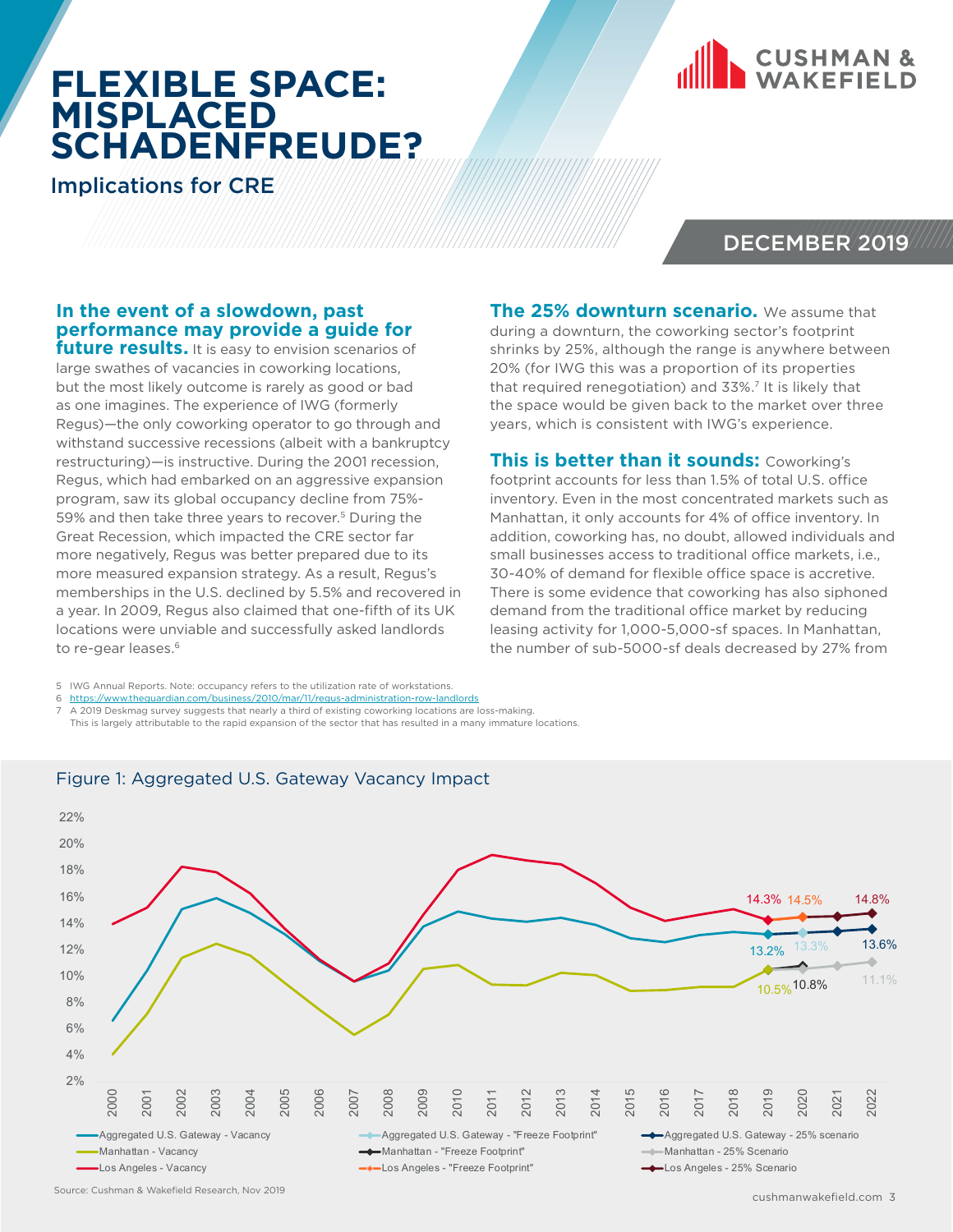

# **FLEXIBLE SPACE: MISPLACED SCHADENFREUDE?**

Implications for CRE

### DECEMBER 2019

2010 to 2018.In the event coworking spaces are restricted, landlords may see a boost in the small leasing market.

**Impact on building valuations.** It is difficult to calculate the impact of a slowdown in the flexible space market on valuations with any degree of mathematical accuracy. For instance, valuations are driven as much by sentiment as numbers and sentiment is fickle at best. Secondly, the specific coworking operator credit

will also materially affect the view taken as will credit enhancement provisions offered.

However, it is fair to assume that the 10-30 bps valuation premiums (relative to market benchmarks) that buildings with coworking occupancy in the 10% to 30% range enjoyed will move back towards market levels. We also expect the market to take a more jaundiced view of those assets in which coworking accounts for more than a 30% share of a building's occupancy.8

|                |                                          | <b>Cumulative Impact on Headline Rental Growth</b>     |                                                                  |
|----------------|------------------------------------------|--------------------------------------------------------|------------------------------------------------------------------|
| <b>Market</b>  | <b>18YTD/19YTD</b><br><b>Rent Growth</b> | <b>Freeze the Footprint Scenario</b><br><b>By 2021</b> | <b>25% Coworking Footprint Contraction Scenario</b><br>By Year 3 |
| <b>Boston</b>  | 3.0%                                     | $-0.2%$                                                | $-0.3%$                                                          |
| Chicago        | 0.3%                                     | $-0.1%$                                                | $-0.3%$                                                          |
| Los Angeles    | $1.4\%$                                  | $-0.0\%$                                               | $-0.0\%$                                                         |
| Manhattan      | $1.8\%$                                  | $-1.1%$                                                | $-2.1%$                                                          |
| San Francisco  | 8.2%                                     | $-0.4%$                                                | $-2.1%$                                                          |
| Washington, DC | 2.0%                                     | $-0.0%$                                                | $-0.0\%$                                                         |

Source: Cushman & Wakefield Research, Nov 2019

8 Across 64 transactions in the U.S. from 2016 onwards, there has been a 13- 30 bps premium to market for properties with coworking representing 30% or less of occupancy and a 37-bps discount to market for coworking occupancies over 30%.



#### Figure 2: U.S. Building Valuation Impact

Dots represent individual sales of coworking-tenanted properties.